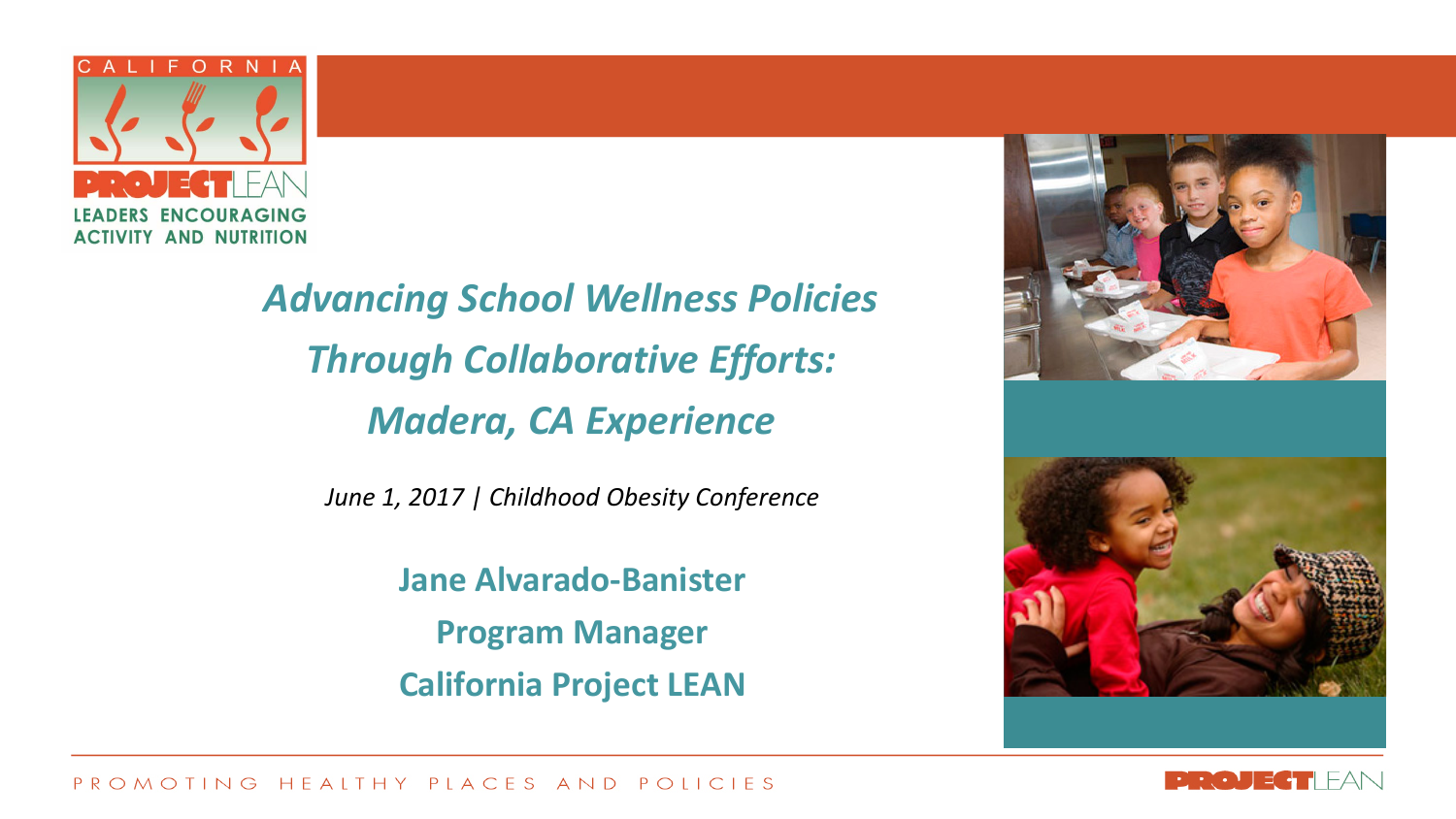# **California Project LEAN (CPL)**

- **CPL is a program of the Public Health Institute (PHI)**
- **CPL works to advance nutrition and physical activity policy in schools and communities**
- **Efforts are centered on:**
	- **Youth and parent empowerment approaches**
	- **Policy and environmental change strategies**
	- **Community-based solutions**
- **Provides Training and Technical Assistance to School Districts**

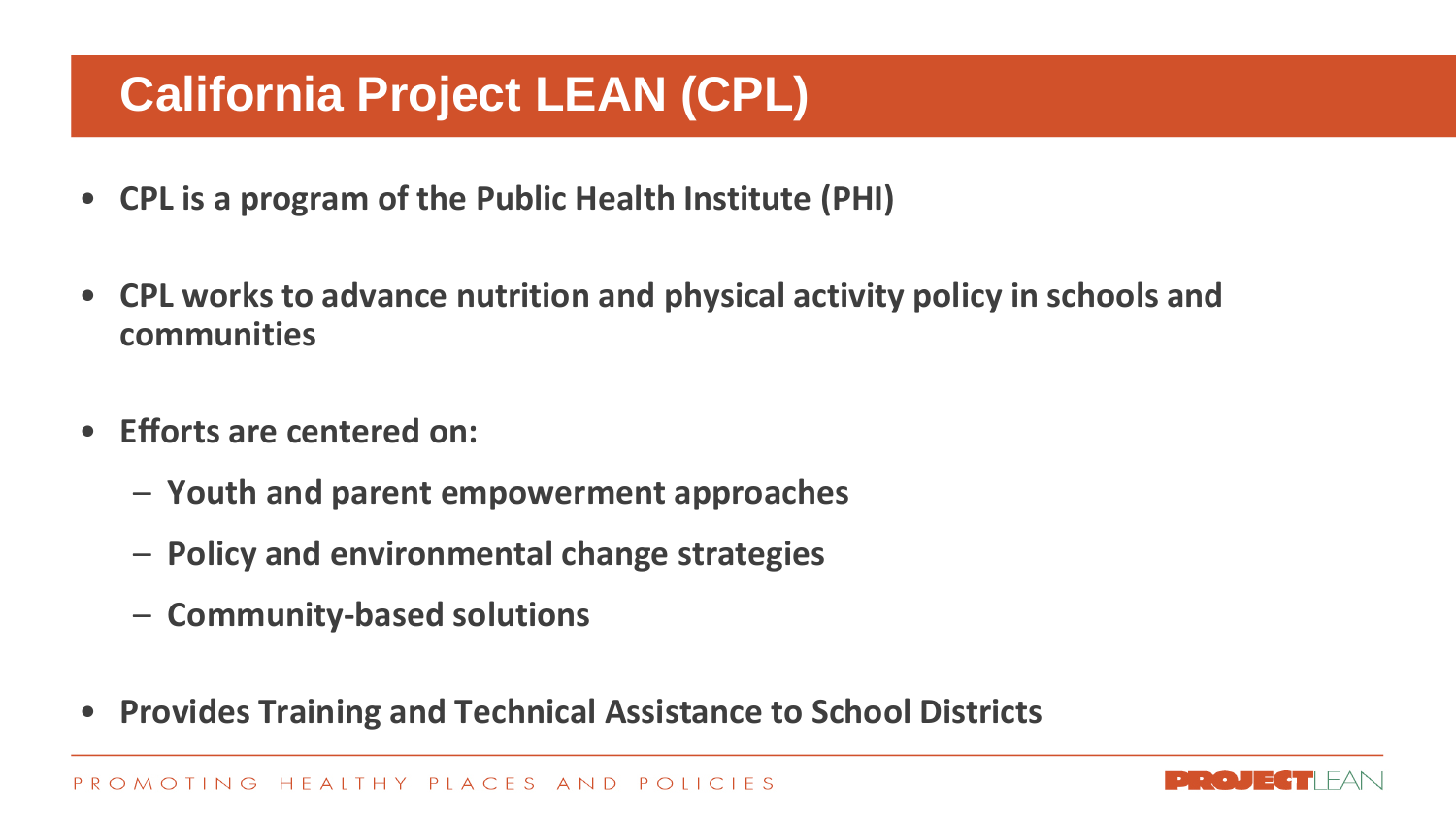### **Madera Unified School District**



PROMOTING HEALTHY PLACES AND POLICIES

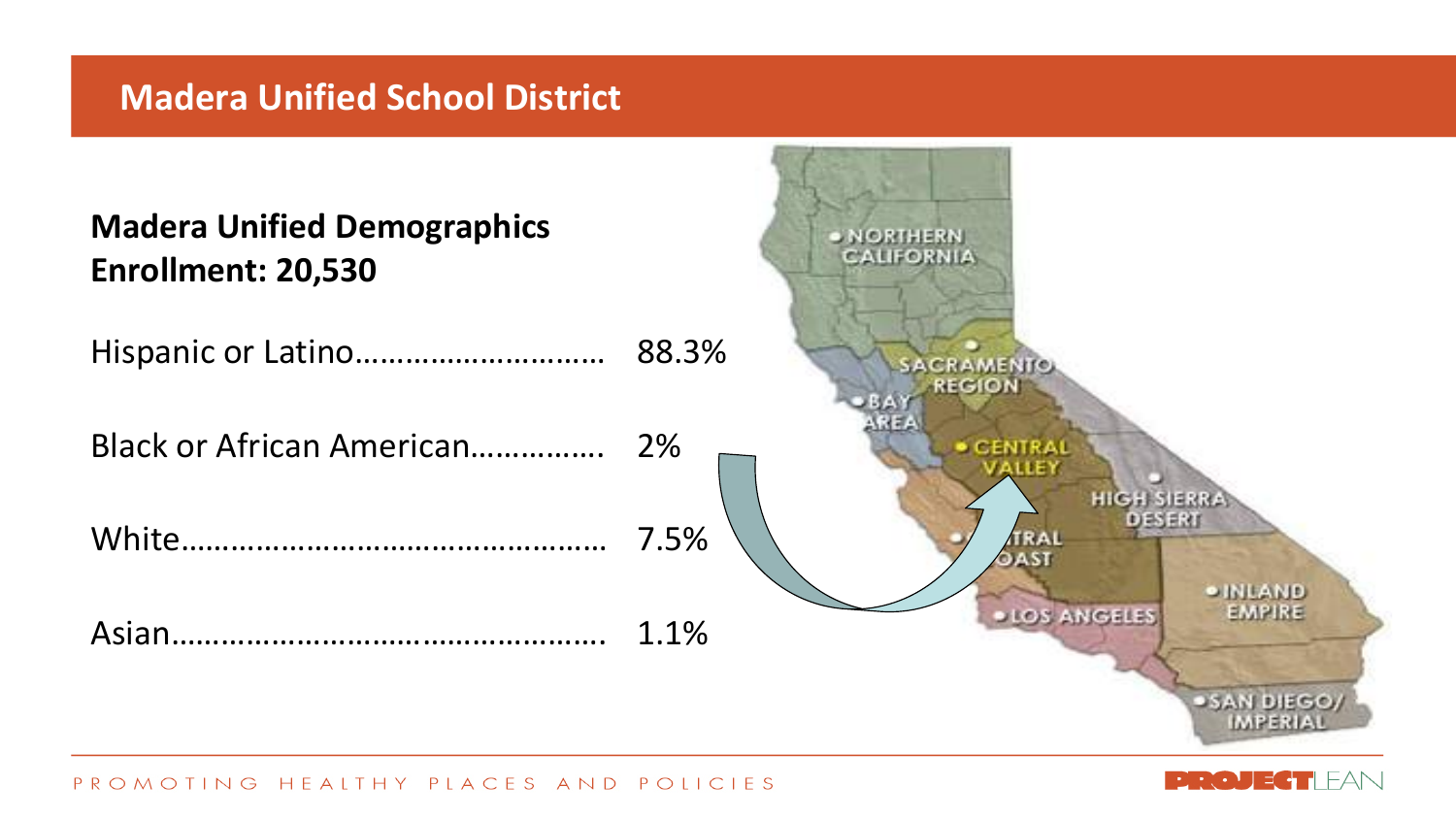# **Wellness Council**

### **BOARD TRUSTEES**

- District Office Administrators/Directors/Coordinators
- Site Administrators
- Nurses
- Family Liaison/Family Support Specialist
- Teachers
- Parents
- Camarena Health Promotoras de Salud
- Dairy Council of California
- Madera Parks and Recreation
- Madera County Health Department, SNAP-ED
- Central Valley Health Collaborative
- Valley Children's Healthcare
- California Project LEAN
- Local Health Care Providers
- CNEP Cal Fresh
- UC Cooperative Extension
- First Five

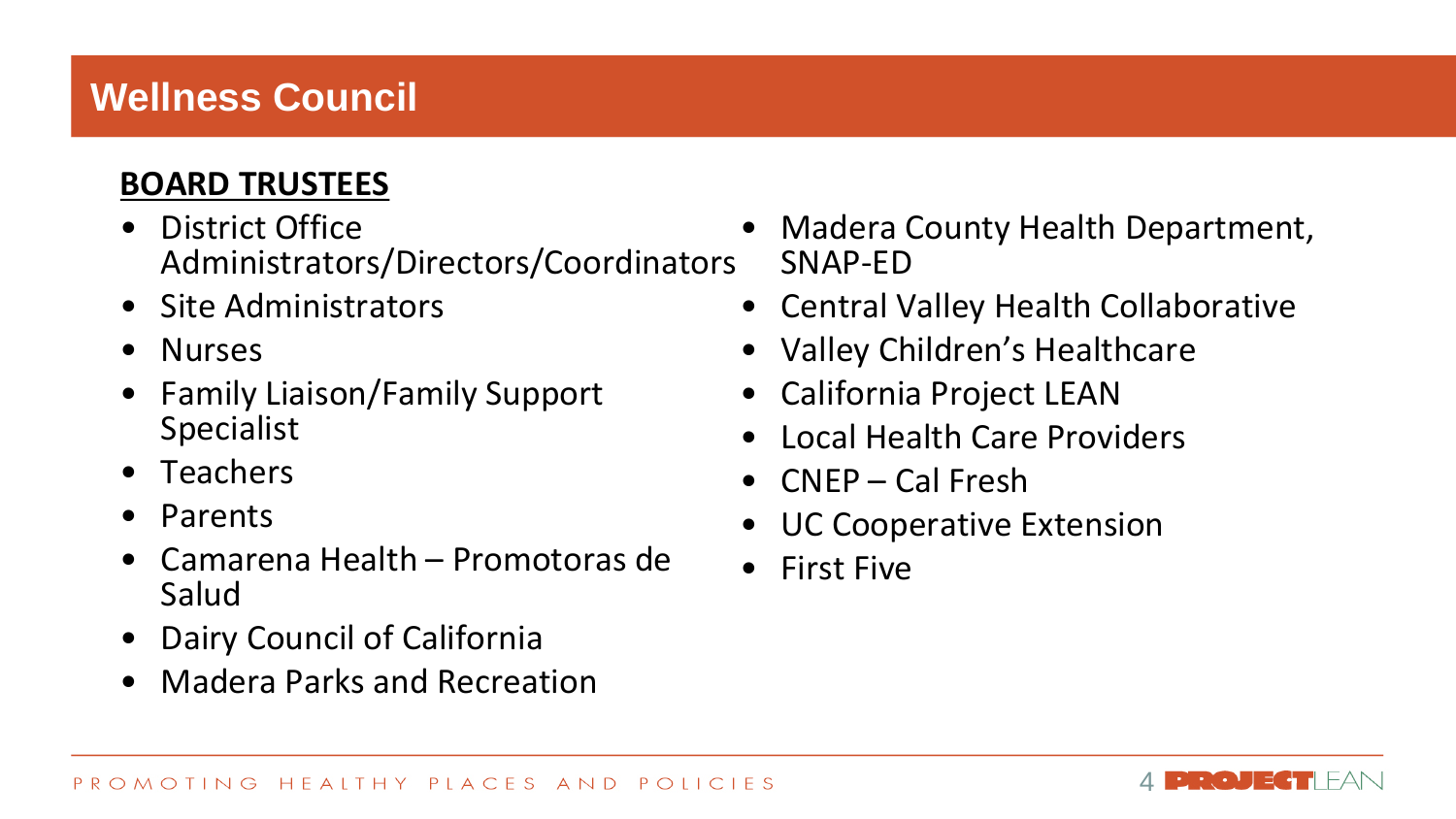## **California Project LEAN**

## **Provided Resources**

- Local Program Staff
- **State Based Program Staff**
- **Templates**
	- Sample Wellness Policies such as Alliance for a Healthier Generation and California Project LEAN
- **Success Stories** 
	- **Arvin & Earlimart**
- **Facilitation**
- **Mediator**
- **Assisted in Language Development**
- **Tool Development (Implementation & Monitoring)**

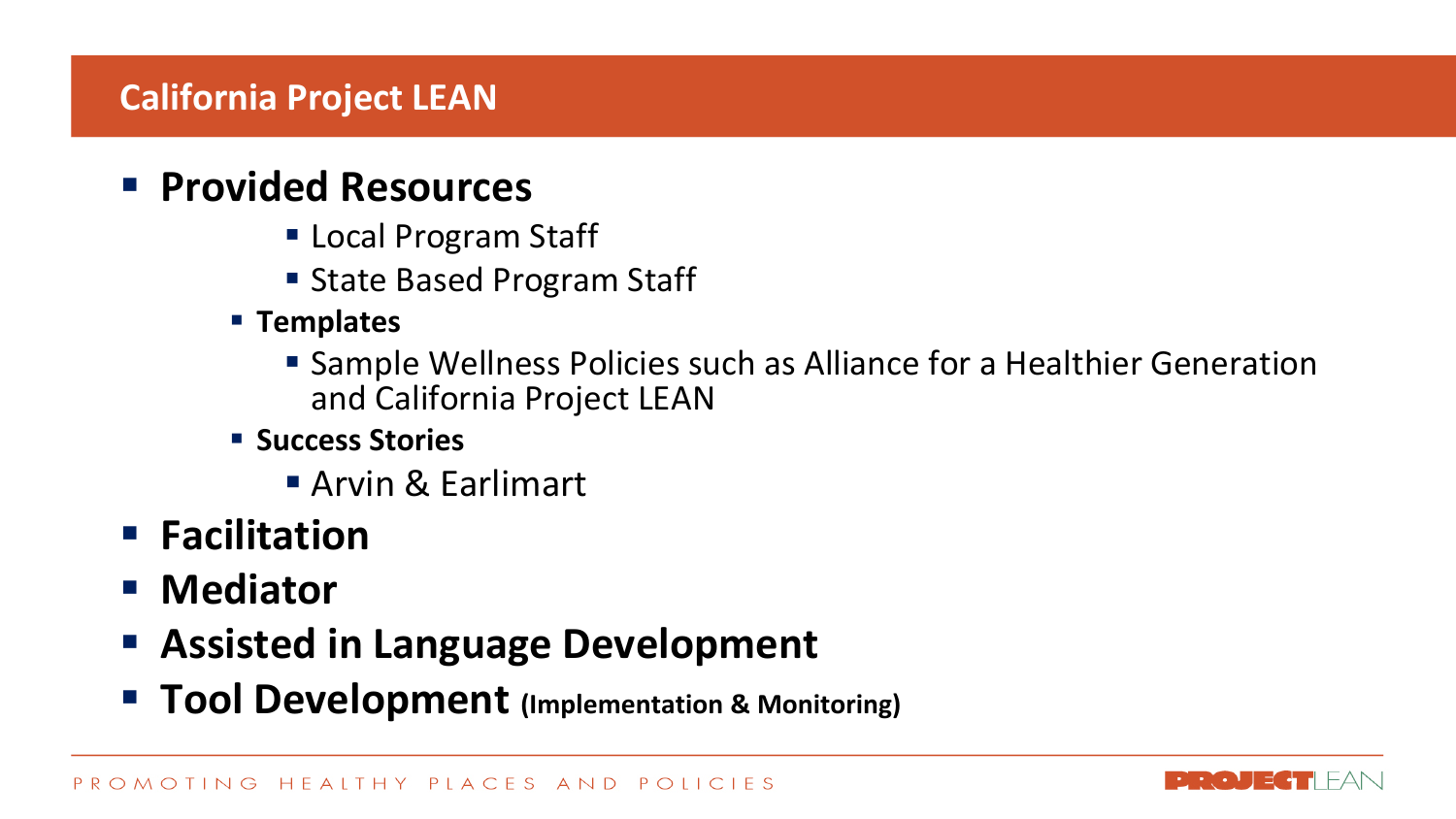### **Evolution of a Successful Wellness Policy Revision Process**



PROMOTING HEALTHY PLACES AND POLICIES

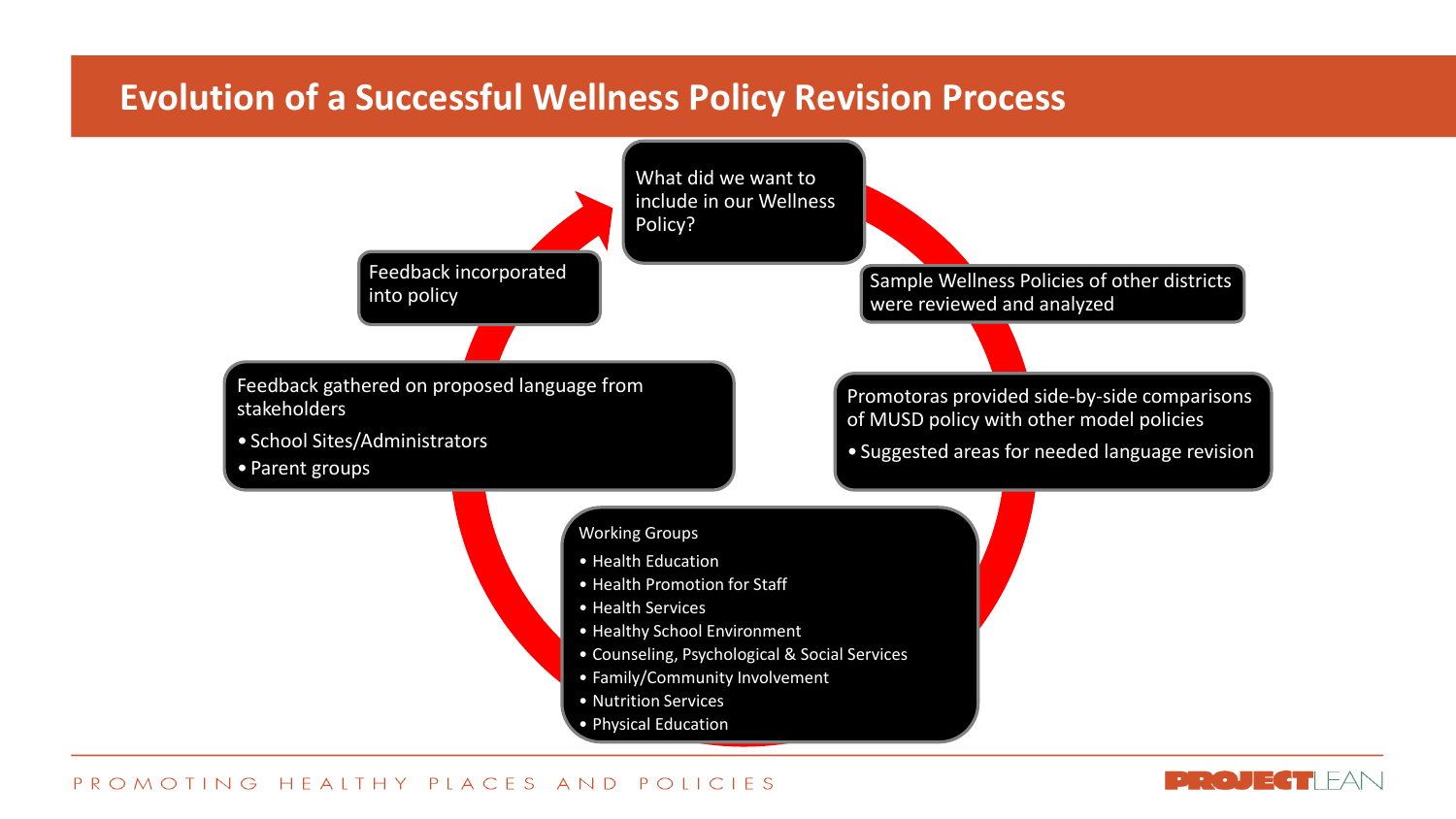## **Wellness Council Working Groups**

- **Promotoras de Salud provided a side-by-side comparison of policy recommendations**
- **Working Groups**
	- **Health Education**
	- **Health Promotion for staff**
	- **F** Health Services
	- **Health School Environment**
	- **Counseling, Psychological and Social Services**
	- **Family and Community Involvement**
	- **Nutrition Services**
	- **Physical Education**



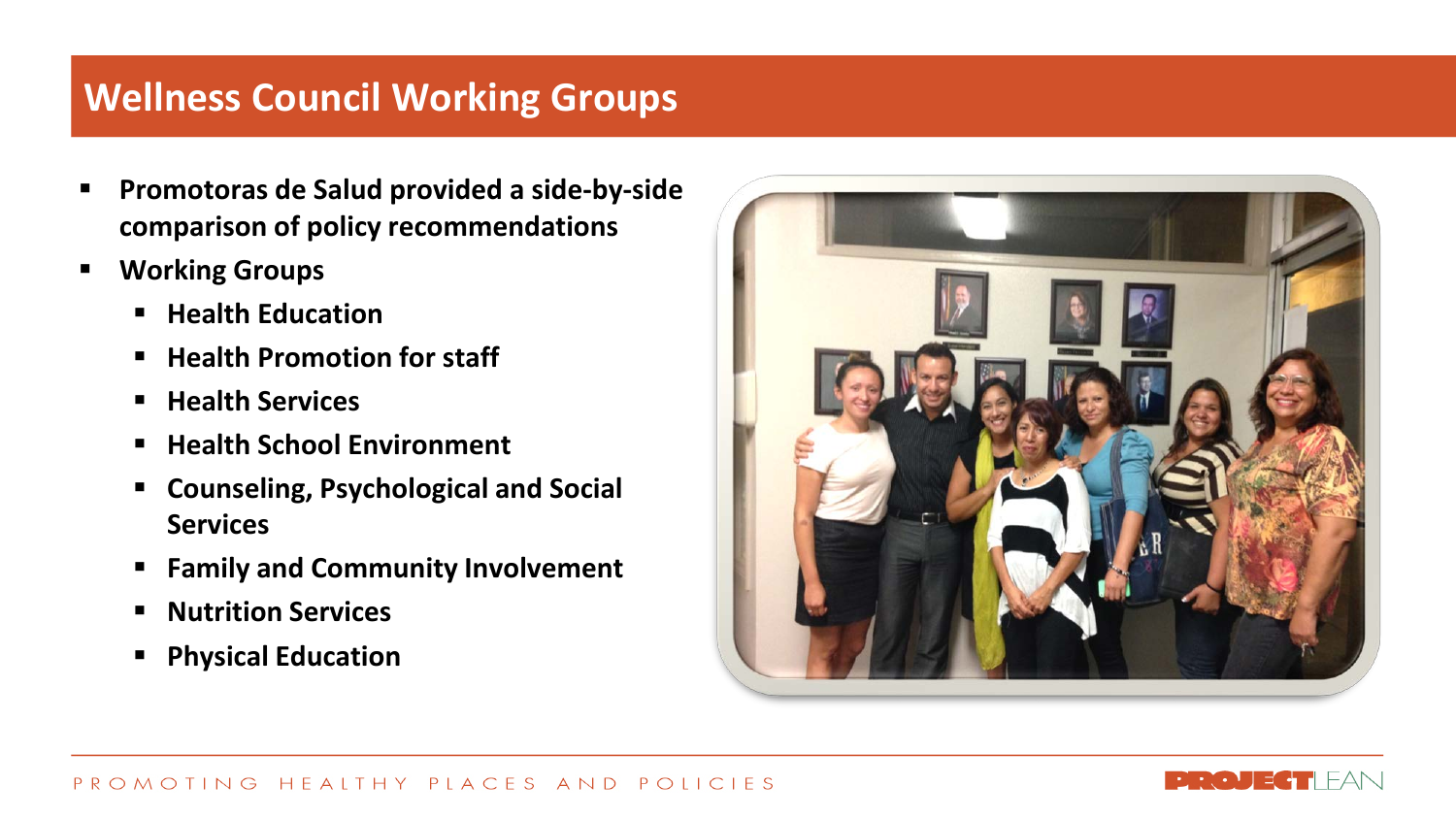**This policy sends a strong message that student nutrition, health, and overall well being is important and a priority of the district.**

- **Establishes School Health Councils at each school site**
- **Addresses meal environments and amount of time for students to eat**
- **Limits the number of food celebrations each year**
- **Supports the use of non-food rewards and incentives**
- **Supports non-food fundraisers**
- **Provides guidelines for nutrition education and P.E. opportunities**
- **Addresses health promotion for staff**
- **Addresses family/community involvement opportunities**
- **Addresses positive discipline**

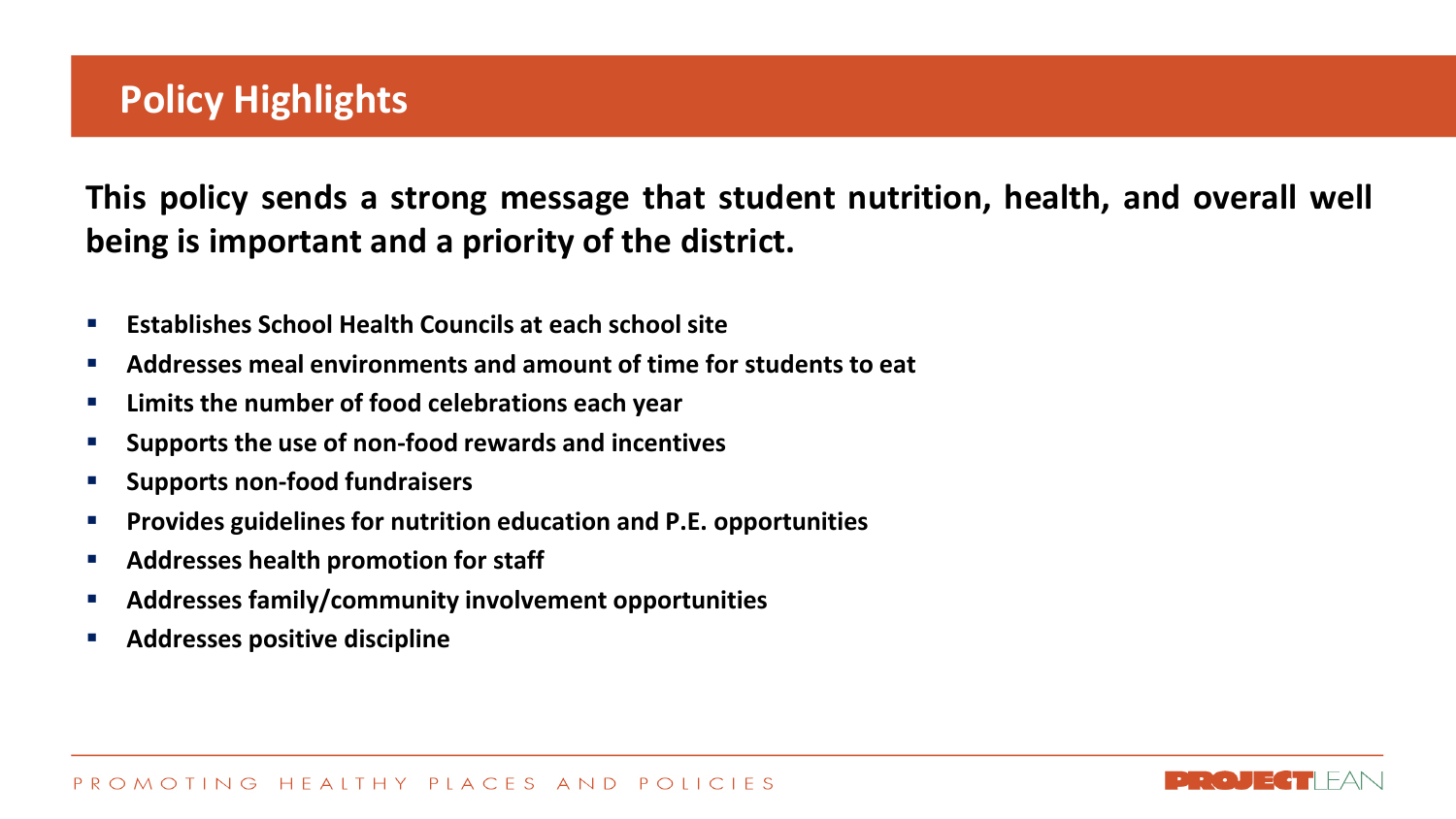## **School District Wellness Committee Leadership**

- **Designate one or more School District official(s), as appropriate, 1) who has the authority and responsibility to ensure that each school complies with the local school wellness policy (section 9A(b}{S}{B} of the NSLA} and 2) who will facilitate the development and updates of the local school wellness policy. The titles of these individuals are the:**
	- **Director of Child Nutrition**
	- **Director of Athletics**
	- **Coordinator of Health Services**

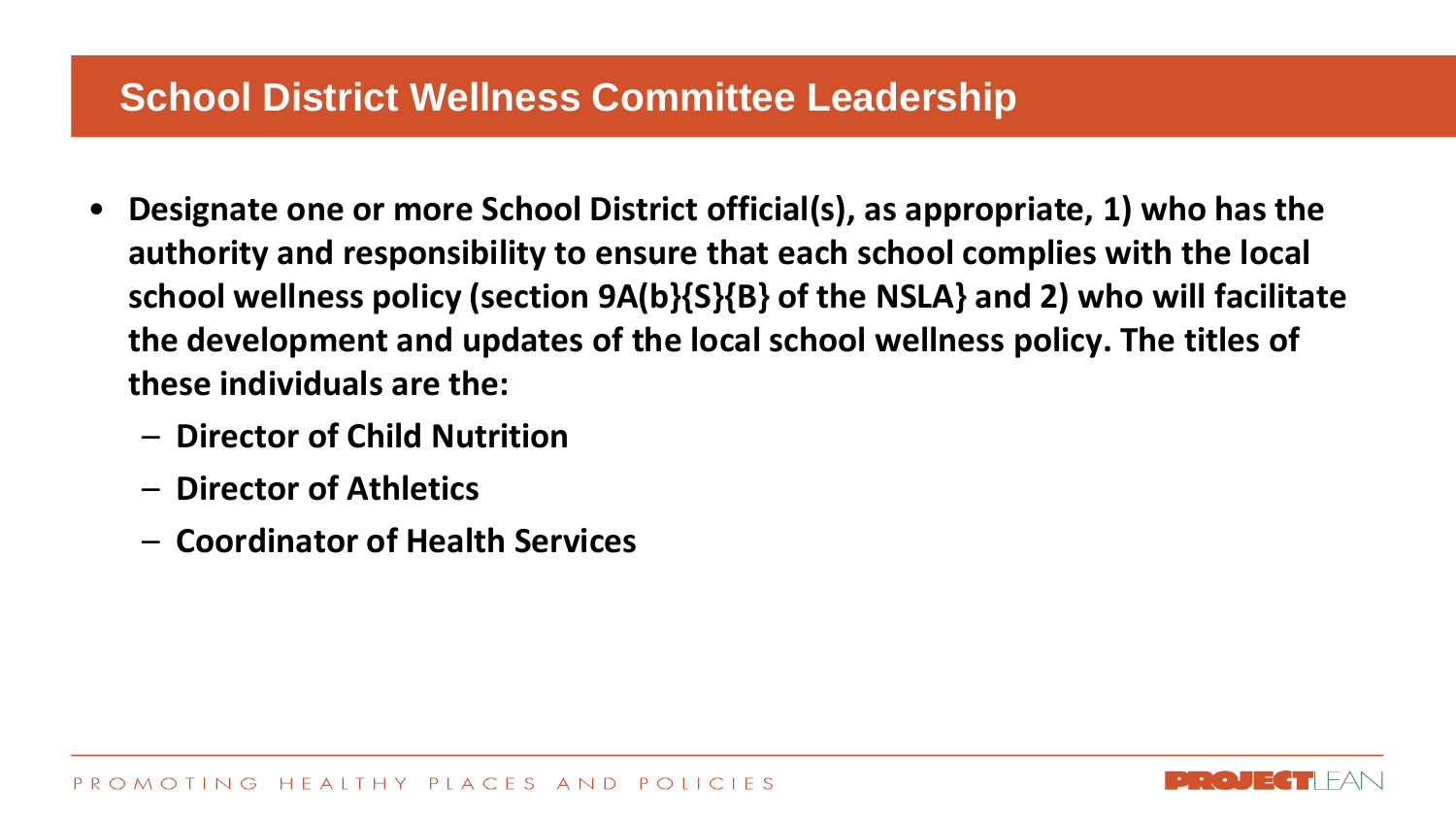### **Positive School Climate**

• *Madera Unified School District recognizes that students and staff have the right to a safe and supportive school environment free from physical and psychological harm. Therefore, the district shall identify and address potential risks to social, emotional, and mental well-being of its students and staff and shall provide resources as available to foster a positive school climate at every school. In addition, Madera Unified School District is fully committed to creating a positive learning environment that teaches strategies for violence and bullying prevention, utilizes consistent district-wide alternative discipline models (e.g. Restorative Justice, PBIS, RTI) and emphasizes high expectations for student and employee conduct, responsible behavior, and mutual respect for others.*

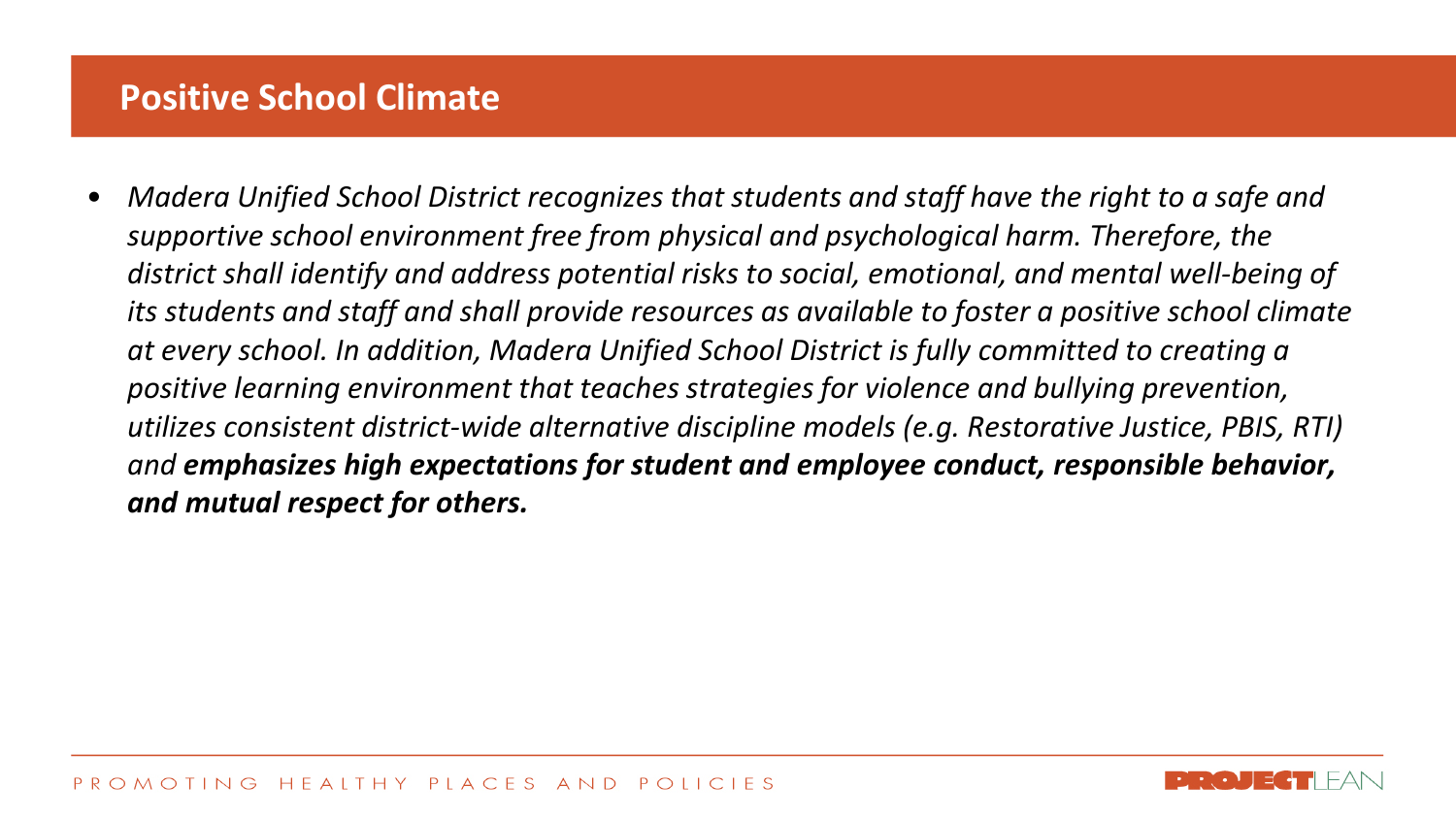#### *Farm to School Procurement*

*Madera Unified School District shall buy as much organic, local, regional, and California-grown produce as possible from farms, ranches, and dairies using the following definitions:*

- *• Local: Grown/raised within 100 miles*
- *• Regional: Grown/raised within 300 miles*
- *• California-Grown: Grown/raised within the State of California Meal Times*

#### *School Meal Time*

*Madera Unified School District will:*

- *• Provide students a minimum of 20 minutes to eat lunch and socialize with classmates.*
- *• Assist all students in developing the healthy practice of washing hands before eating.*

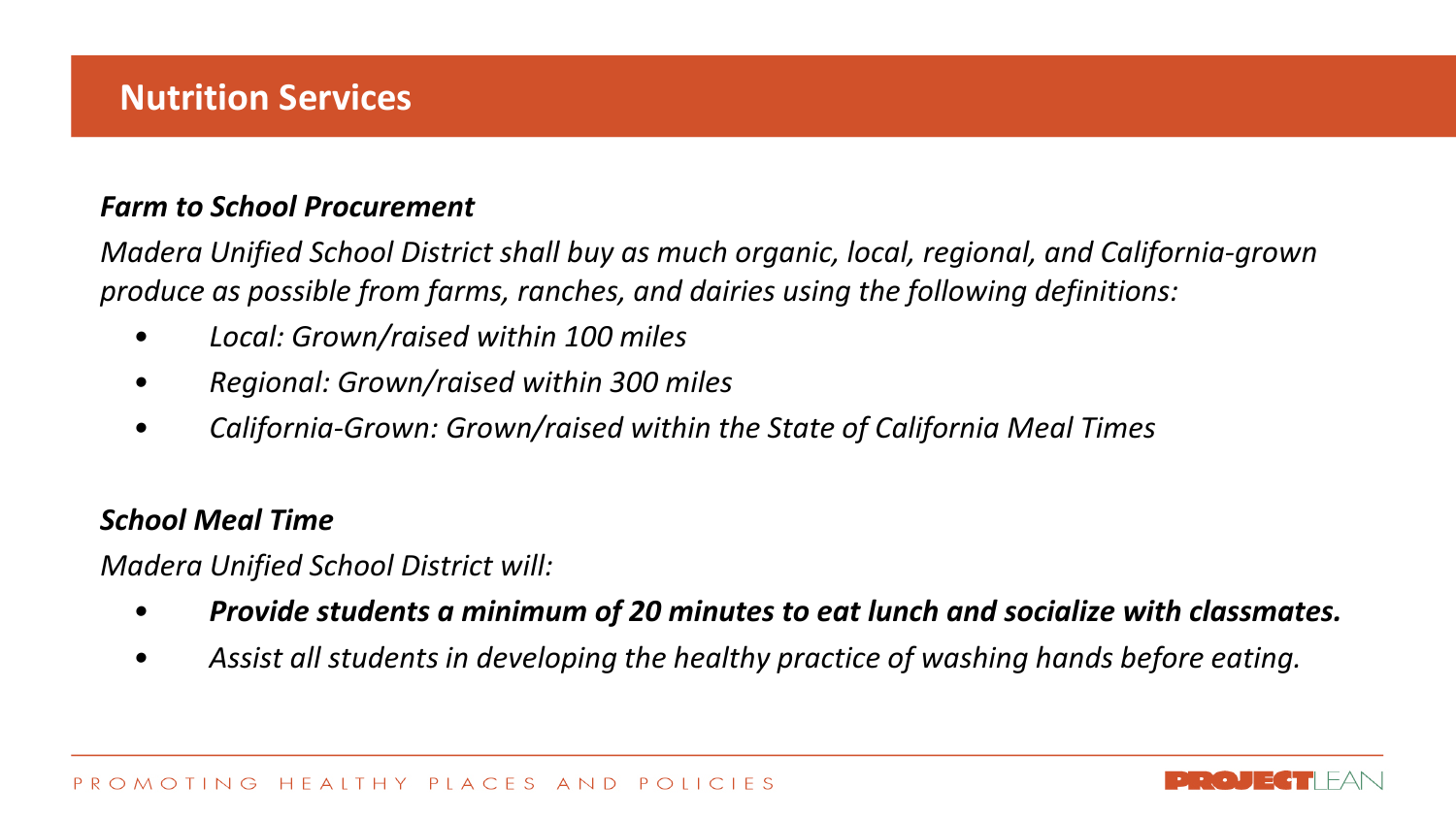#### *Physical Activity and Air Quality*

• *District policy for air quality will be followed by all sites and accommodations will be made to physical education and athletic program and activities communicated by the district athletic policy.*

### *Opportunities for physical activity before and after school*

- *Schools are encouraged to create a culture of physical activity throughout the school day.*
- *School facilities (i.e., green space) will be available for community-use after school programming hours.*
- *After school programs will provide a daily period of moderate to vigorous physical activity for all participants.*
- Work with the community to create **safe routes for active transportation to school** (e.g., *walk, bike, rollerblade, or skateboard safely to and from school).*

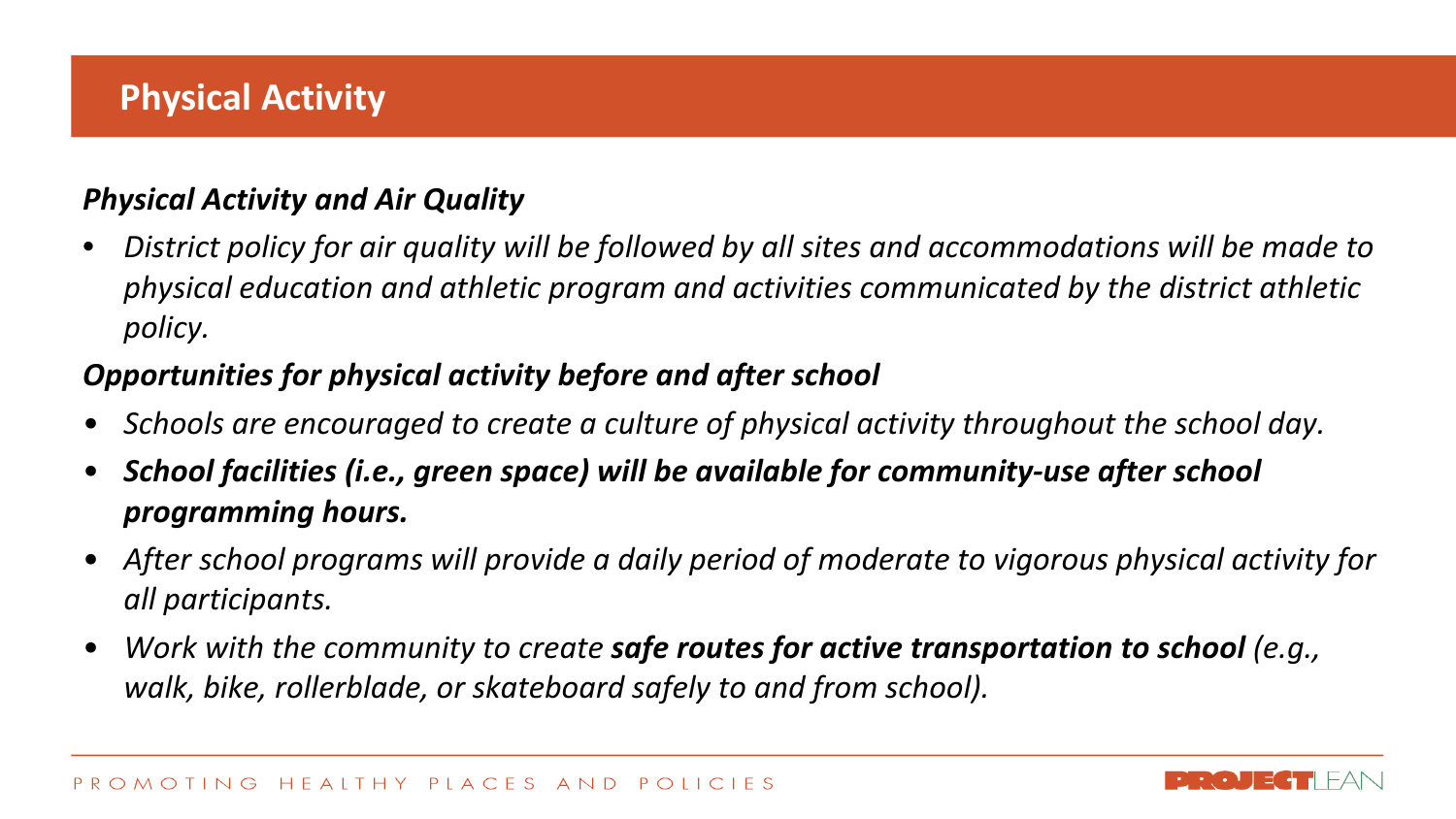*In recognition of the well-documented health advantages of breastfeeding for infants and mothers, Madera Unified School District will provide a supportive environment for breastfeeding mothers. The district will follow state and federal lactation accommodation laws. Teachers and students who are breastfeeding will be assured access to a private space where they can pump or breastfeed as needed.*

*All supervisory, management, and human resource staff will be made aware of this policy. The District will work towards adopting BP 4033, establishing a system at all schools that supports employee and student needs to breastfeed and/or pump and all employees will be:*

- *Provided with reasonable amount of break time to accommodate an employee each time she has a need to express breast milk for her infant child (Labor Code 1030).*
- *Provided with a private location, other than a restroom, which is in close proximity to her work area and meets the requirement of Labor Law 1031 and 29\_ USC 207, if applicable.*

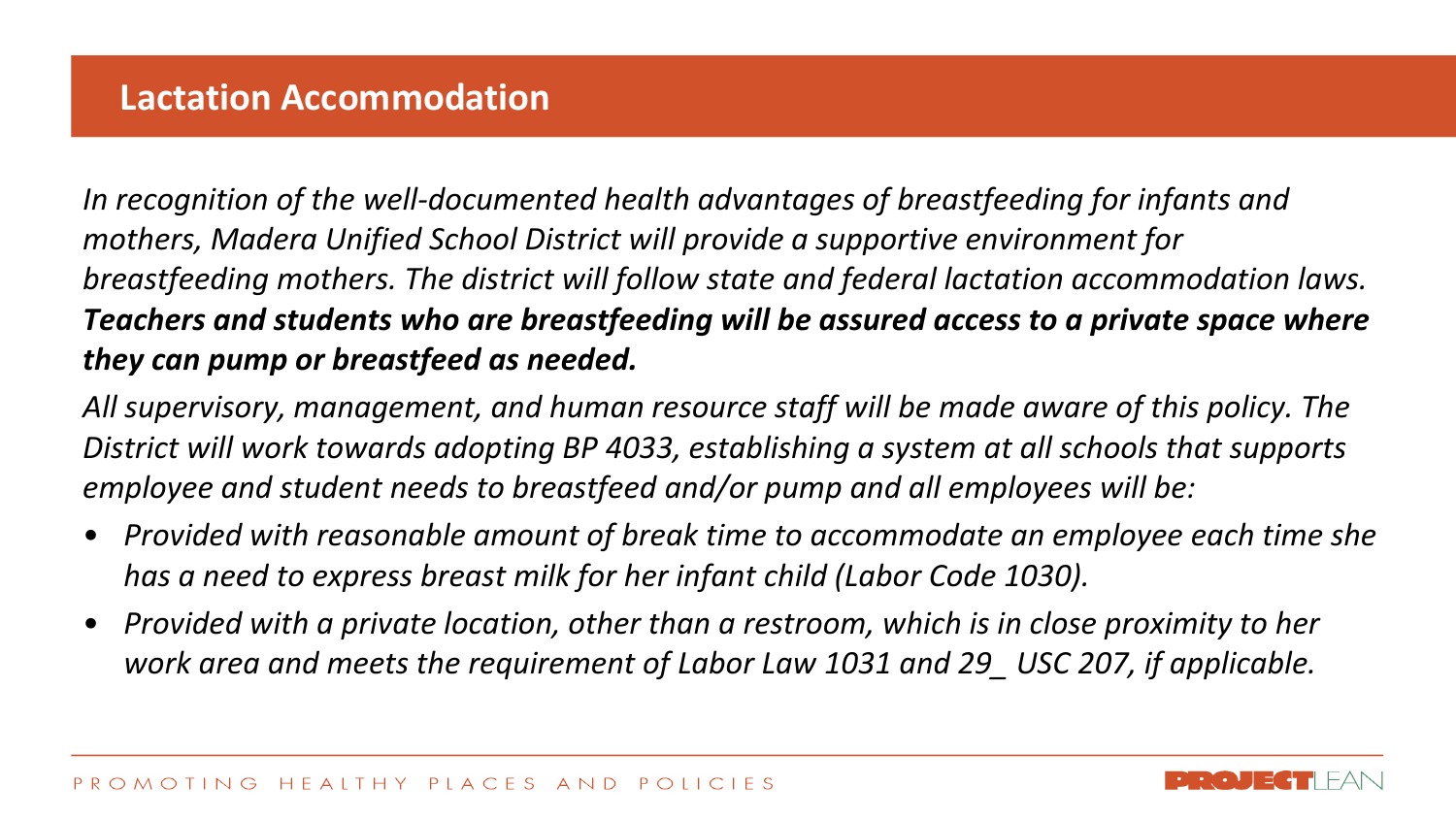### **Water Access and Promotion**

#### *Water*

- *Work towards increasing water availability to students and staff with a goal of a ratio of at least 1 fountain or other non-bathroom source per 100 students by 2020, ideally with bottle refilling capacity.*
- *Encourage all school administrators, teachers, and building staff to model drinking water.*
- *Set and maintain hygiene standards for drinking fountains, water jugs, water stations, water jets, and other methods for delivering drinking water by performing scheduled and as needed maintenance.*

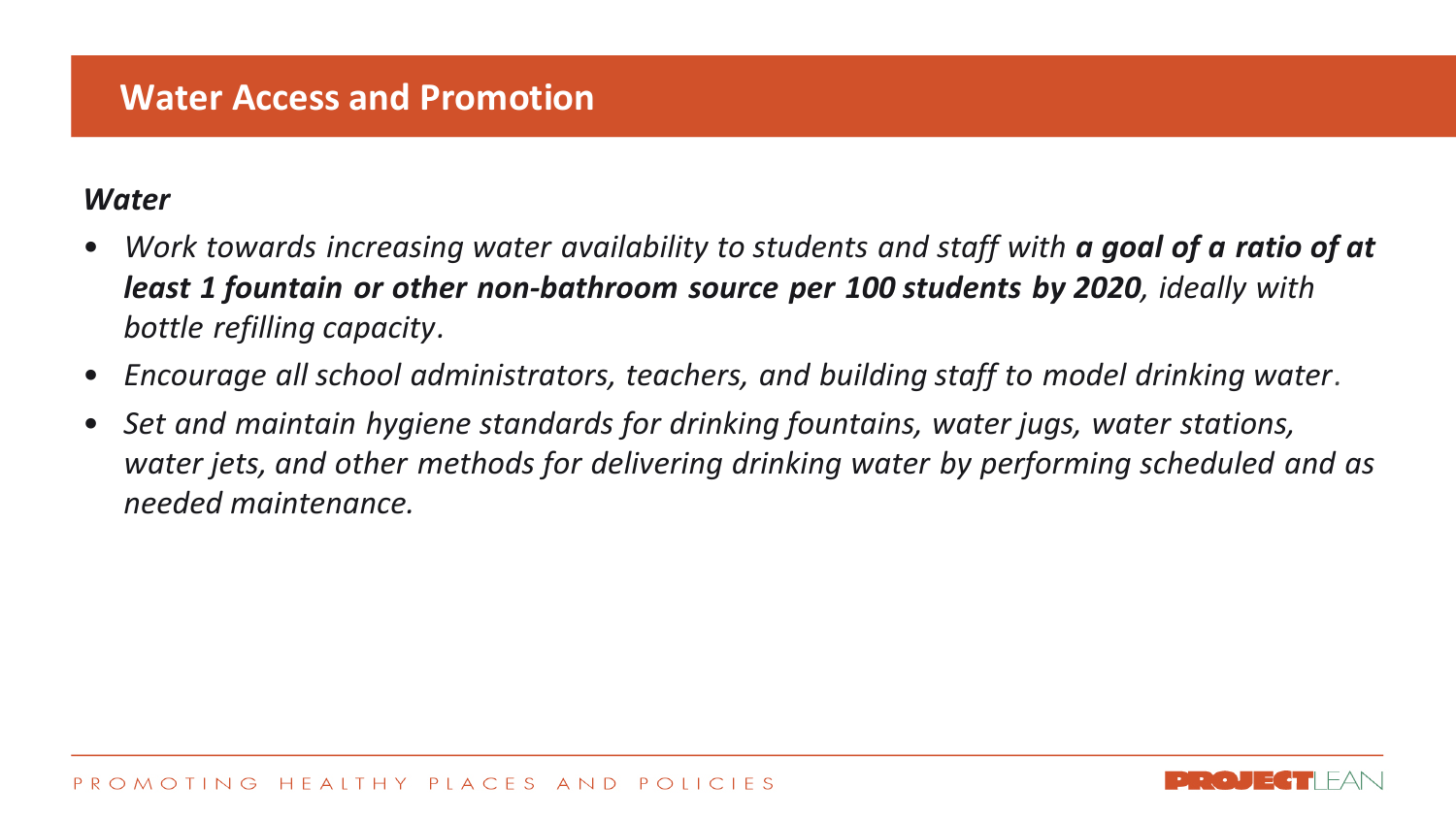# *Current Actions*

- Parent Outreach
- Site Administration Outreach and Training
- Common Messaging to Staff
- Self Assessment Tools
- Local Control Funding Formula | Local Control Accountability Plan
	- \$12.5 Million per year to continue improving the quality and nutritional food offerings to students district-wide

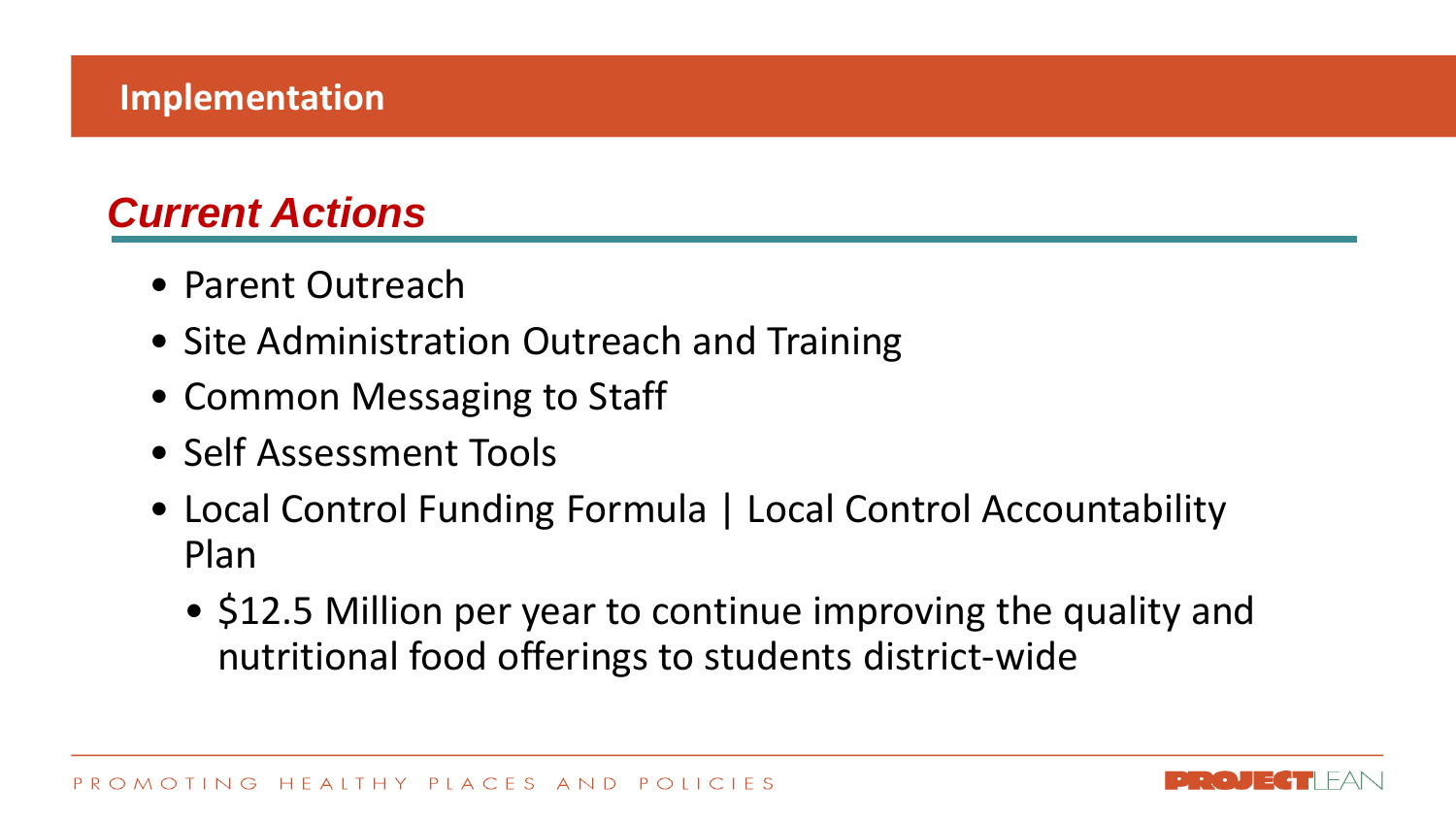## **District Change**

**What has really changed in the district:** 

- **Challenged thinking of our stakeholders**
- **Presentation and types of food served to our students**
- **Branding of Child Nutrition department**
- **Atmosphere of eating/serving areas**
- **Not using food as rewards/incentives**

## **What has been the biggest challenge?**

- **Initial concerns from naysayers (this cookie isn't a big deal)**
- **Monitoring of implementation**
- **Community engagement can be labor intensive**